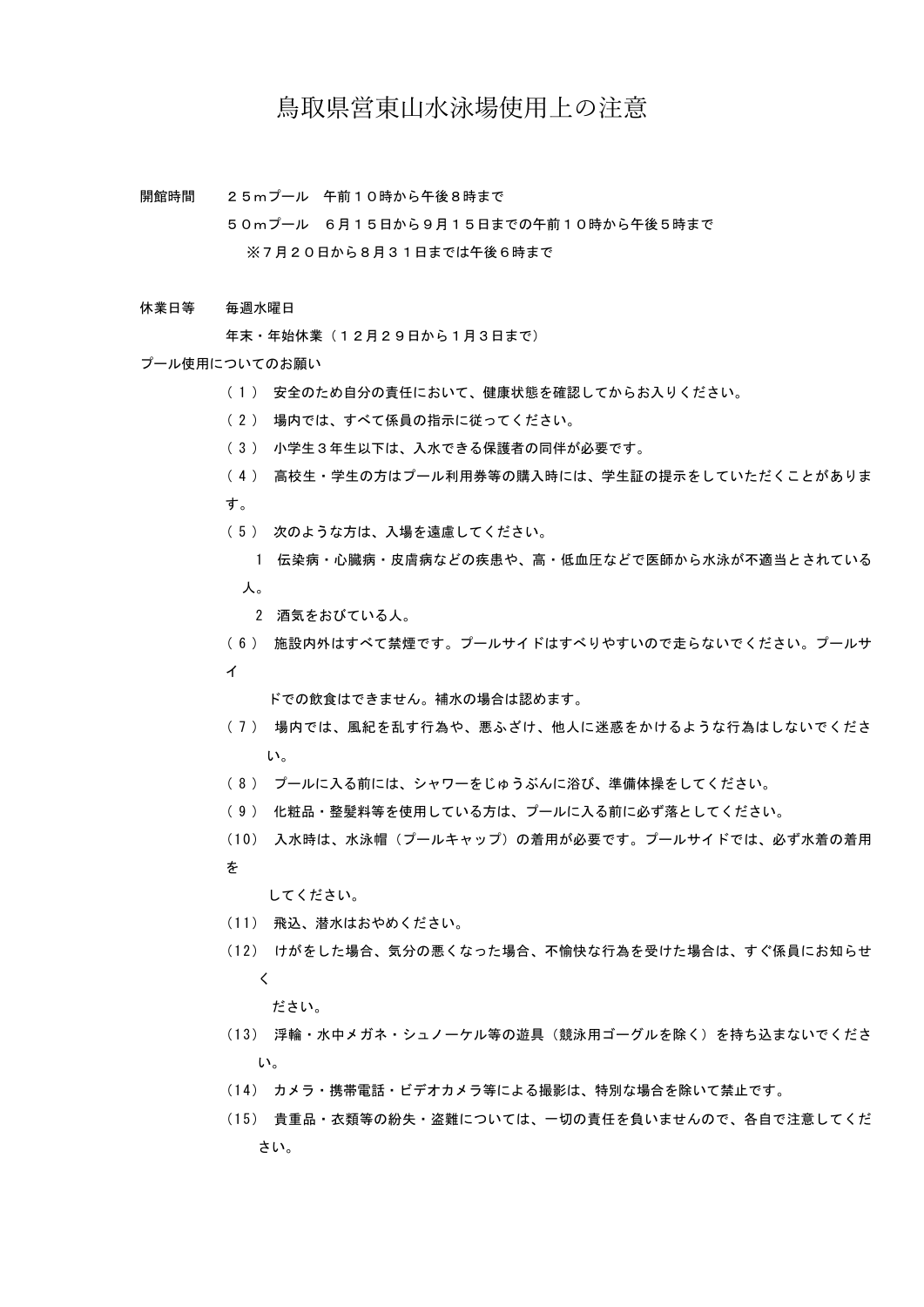# Tottori Prefectural Higashiyama Pool Policy and Rules

### Opening hours

- ・25m pool 10:00 to 20:00
- ・50m pool 10:00 to 17:00( 15 June to 15 September)

※10:00 to 18:00 (20 July to 30 August)

### Closure

- ・Every Wednesday
- ・Year end (29 to 31 December)
- ・New year (1 to 3 January)

### Policy and Rules

- (1) Swimming is at your own risk.
- (2) Please follow pool staff instruction.
- (3) Children under the age of 9 must be accompanied by a responsible person.
- (4) Please show student card at the entrance if you are high school, college or university student.
- (5) Please refrain from entering the pool if you are:
	- 1 suffering from contagious, heart disease, skin infection, high or low blood pressure or other health problems without prior medical consultation and permission from your doctor
	- 2 under the influence of alcohol
- (6) No running, smoking, food or drinks in the poolside. But water supply is fine.
- (7) No boisterous, rough play or any similar behavior in this facility is prohibited. Please inform pool staff immediately if you see any of these behaviors.
- (8) Please shower before entering the pool.
- (9) Please remove makeup or hairstyling product before entering the pool.
- (10) Please wear swim cap before entering the pool.
- (11) No jumping into the pool and diving in the pool.
- (12) Please inform pool staff immediately of injury or sickness for first aid assistance.
- (13) Don't bring floating ring, diving googles and snorkel, or any play equipment (except training equipment).
- (14) Shooting by any devices is prohibited except special cases.
- (15) We are not responsible for theft or loss of any personal belongings.